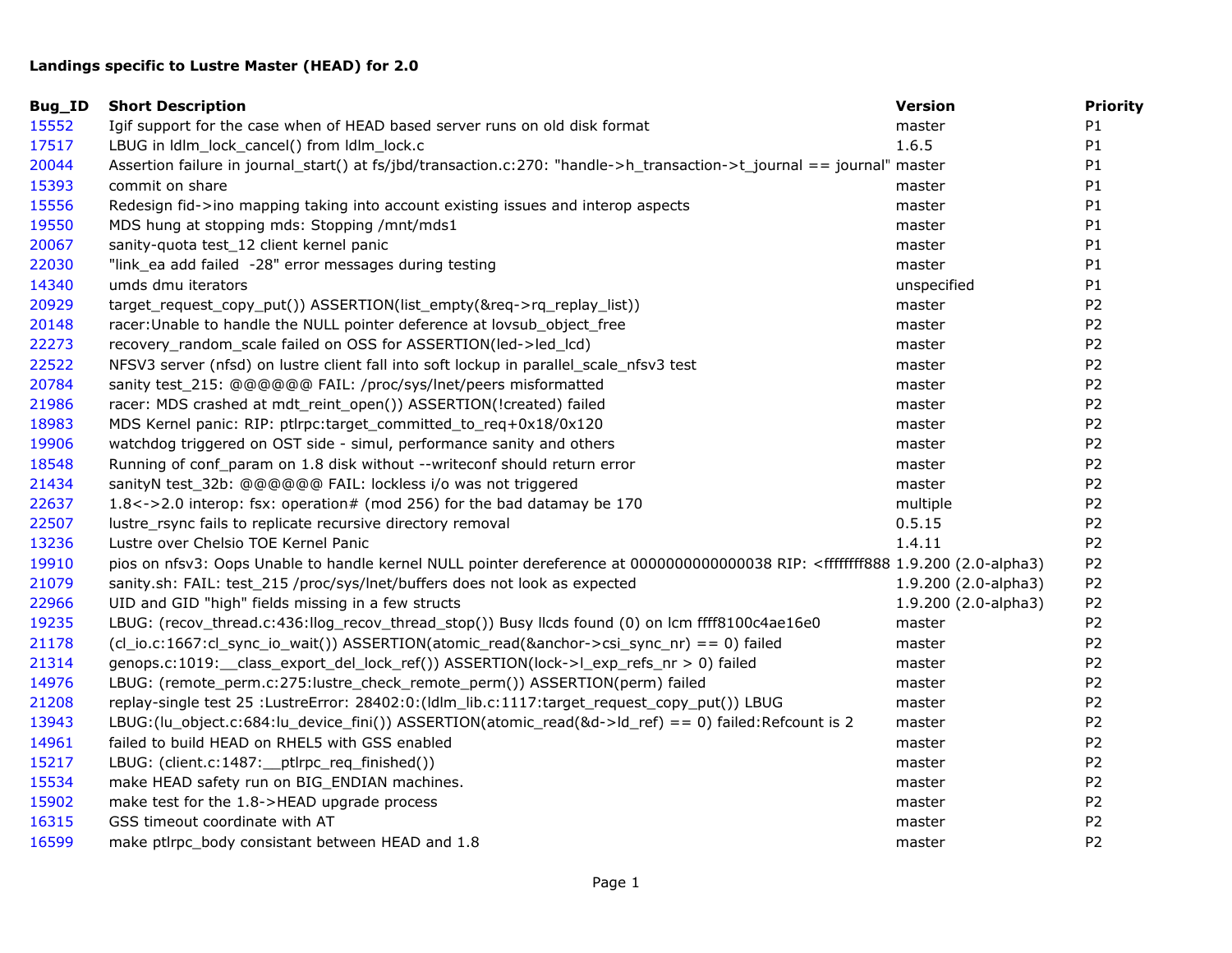| Bug_ID | <b>Short Description</b>                                                                                      | <b>Version</b> | <b>Priority</b> |
|--------|---------------------------------------------------------------------------------------------------------------|----------------|-----------------|
| 16713  | sptlrpc_enc_pool_get_pages() is missing cfs_waitq_del() call                                                  | master         | P <sub>2</sub>  |
| 16715  | NFS cannot open files in HEAD, MDS crashing                                                                   | master         | P <sub>2</sub>  |
| 16721  | 4*racer.sh: osd_object_ref_del())                                ASSERTION(inode->i_nlink > 0)                | master         | P <sub>2</sub>  |
| 17025  | after client eviction, ost stripe object is assigned to different files.                                      | master         | P <sub>2</sub>  |
| 17167  | libcfs: ensure all libcfs exported symbols to have cfs_prefix                                                 | master         | P <sub>2</sub>  |
| 18143  | VBR may conflict with pdirops feature                                                                         | master         | P <sub>2</sub>  |
| 18631  | Unify req format on client/servers                                                                            | master         | P <sub>2</sub>  |
| 18857  | namei.c:732:ll_create_node()) ASSERTION(list_empty(&inode->i_dentry)) failed                                  | master         | P <sub>2</sub>  |
| 19208  | sanity.sh: FAIL: test_52a lsattr                                                                              | master         | P <sub>2</sub>  |
| 19435  | quotacheck turn on quota failed: Device or resource busy                                                      | master         | P <sub>2</sub>  |
| 19537  | fsx failed                                                                                                    | master         | P <sub>2</sub>  |
| 19623  | Badness in __writeback_single_inode at fs/fs-writeback.c:264                                                  | master         | P <sub>2</sub>  |
| 19663  | LBUG: (cl_lock.c:766:cl_lock_delete0()) ASSERTION(ergo(head->coh_nesting == 1 && list_empty(&head->cc master  |                | P <sub>2</sub>  |
| 19826  | failed to build v1_9_0_200 with GSS enabled                                                                   | master         | P <sub>2</sub>  |
| 19844  | Timer expired but recovery doesn't end ever                                                                   | master         | P <sub>2</sub>  |
| 19894  | Ireplicate-test test_4: @@@@@@ FAIL: Failure in replication; differences found.                               | master         | P <sub>2</sub>  |
| 19902  | Remove use of packed 6-byte and 17-byte FID format                                                            | master         | P <sub>2</sub>  |
| 19928  | hyperion: simul failed during simul_truncate,                                                                 | master         | P <sub>2</sub>  |
| 19964  | <b>SOM EA</b>                                                                                                 | master         | P <sub>2</sub>  |
| 19967  | Oops: RIP: obdclass:capa_hmac+0x181/0x200                                                                     | master         | P <sub>2</sub>  |
| 20001  | Pool management interface in liblustreapi                                                                     | master         | P <sub>2</sub>  |
| 20017  | ASSERTION(!obt->obt_qctxt.lqc_immutable) failed                                                               | master         | P <sub>2</sub>  |
| 20049  | class_incref() ASSERTION(!obd->obd_stopping) failed                                                           | master         | P <sub>2</sub>  |
| 20085  | LBUG: (Idlm_lock.c:167:Idlm_lock_put()) ASSERTION(atomic_read(&lock->l_export->exp_locks_count) > 0) f master |                | P <sub>2</sub>  |
| 20098  | mod use after free                                                                                            | master         | P <sub>2</sub>  |
| 20099  | replay-single test 59 hung at 'df /mnt/lustre'                                                                | master         | P <sub>2</sub>  |
| 20133  | error reading dir [0x200000400:0x7:0x0] at 0: rc -5                                                           | master         | P <sub>2</sub>  |
| 20152  | sanity-quota: MDS NULL pointer deref in Idiskfs_quota_read                                                    | master         | P <sub>2</sub>  |
| 20211  | performance sanity: mds stat failed                                                                           | master         | P <sub>2</sub>  |
| 20226  | rename osd to osd-Idiskfs                                                                                     | master         | P <sub>2</sub>  |
| 20235  | Opps when mounting an OST on hyperion                                                                         | master         | P <sub>2</sub>  |
| 20305  | racer:LBUG:osc_io.c:637:osc_req_attr_set())        ASSERTION(lock != NULL) failed                             | master         | P <sub>2</sub>  |
| 20368  | fsck fixes for fid in dirent                                                                                  | master         | P <sub>2</sub>  |
| 20372  | Compile error building for Cray XT3                                                                           | master         | P <sub>2</sub>  |
| 20394  | recovery-mds-scale (FLAVOR=OSS): (filter.c:151:filter_finish_transno()) LBUG                                  | master         | P <sub>2</sub>  |
| 20463  | getstripe doesn't report stripe count = $-1$ sanely                                                           | master         | P <sub>2</sub>  |
| 20501  | performance_sanity: test 8: getattr large files: timed out                                                    | master         | P <sub>2</sub>  |
| 20529  | Patch to fix the problem in vvp_mmap_locks                                                                    | master         | P <sub>2</sub>  |
| 20563  | Increase LUSTRE_SEQ_MAX_WIDTH                                                                                 | master         | P <sub>2</sub>  |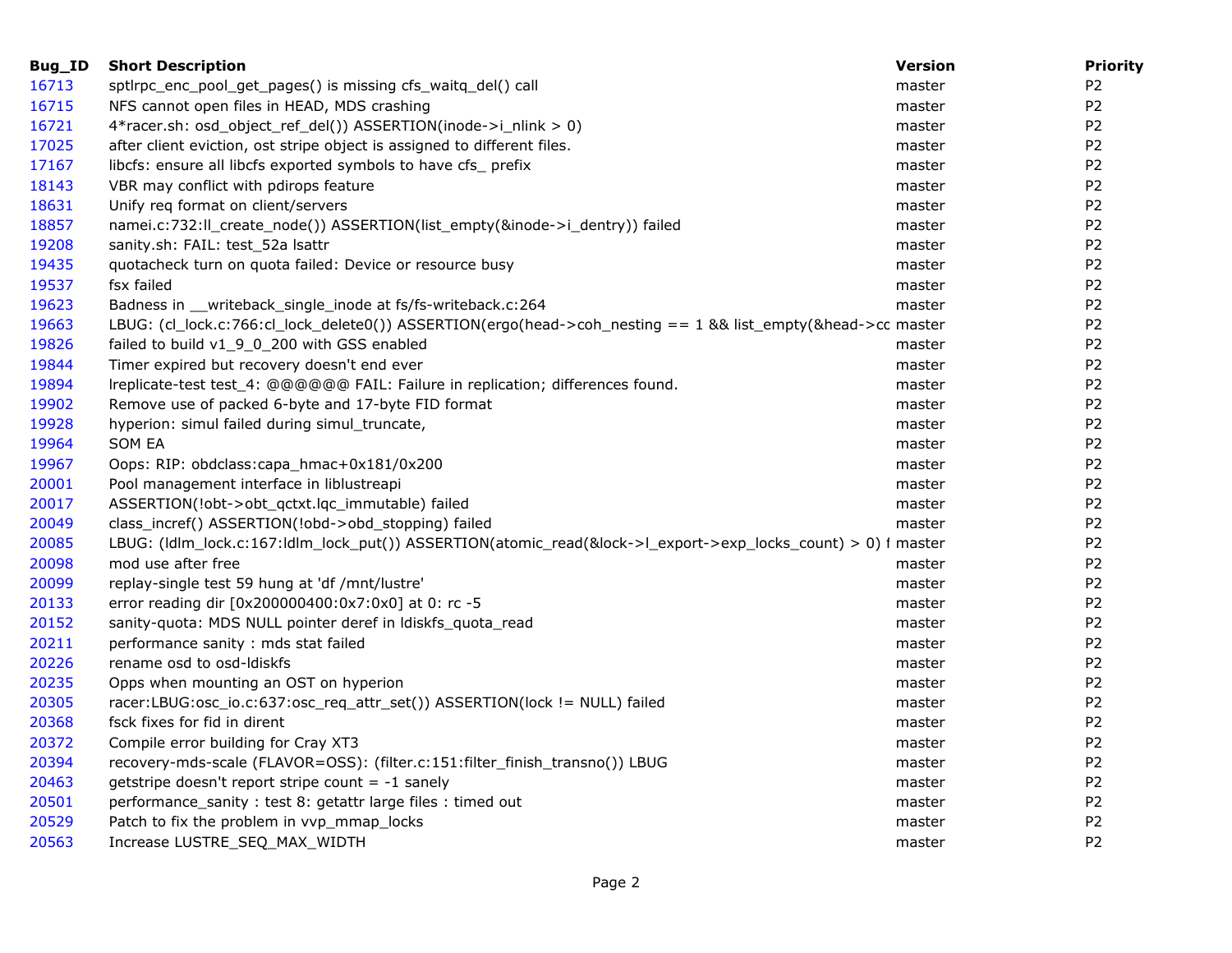| Bug_ID | <b>Short Description</b>                                                                                                            | <b>Version</b> | <b>Priority</b> |
|--------|-------------------------------------------------------------------------------------------------------------------------------------|----------------|-----------------|
| 20603  | recovery-small test_60: @@@@@@ FAIL: Recorded 0 unlinks out of 15000                                                                | master         | P <sub>2</sub>  |
| 20620  | ASSERTION(obd->obd_stopping) failed                                                                                                 | master         | P <sub>2</sub>  |
| 20642  | ASSERTION(!rs->rs_scheduled) failed                                                                                                 | master         | P <sub>2</sub>  |
| 20645  | LBUG: (lov_io.c:256:lov_page_subio()) ASSERTION(lio->lis_cl.cis_io != NULL) failed                                                  | master         | P <sub>2</sub>  |
| 20650  | memory leak issue in Lustre 2.0                                                                                                     | master         | P <sub>2</sub>  |
| 20655  | enable ext4 by default for 2.0                                                                                                      | master         | P <sub>2</sub>  |
| 20672  | sanity-benchmark with ext4, ldiskfs_mb_free_blocks: IO failure                                                                      | master         | P <sub>2</sub>  |
| 20689  | Server downgrade testing for the OST Pools feature                                                                                  | master         | P <sub>2</sub>  |
| 20695  | configure: error: You have got no 64-bit kernel quota support                                                                       | master         | P <sub>2</sub>  |
| 20767  | sanity-quota test_29: @@@@@@ FAIL: succeeded, but should have failed                                                                | master         | P <sub>2</sub>  |
| 20790  | utils/ltrack_stats is missing HEAD                                                                                                  | master         | P <sub>2</sub>  |
| 20831  | replay-dual: ldlm_lock.c:1622:ldlm_lock_cancel()) LBUG type: PLN                                                                    | master         | P <sub>2</sub>  |
| 20878  | yala test start timed out                                                                                                           | master         | P <sub>2</sub>  |
| 21028  | hyperion: Oops during mdtest                                                                                                        | master         | P <sub>2</sub>  |
| 21056  | recovery-small test_61: kernel NULL pointer at cb_statfs_update+0x90/0x280                                                          | master         | P <sub>2</sub>  |
| 21058  | general protection fault on racer                                                                                                   | master         | P <sub>2</sub>  |
| 21068  | test metabench: metabench: error messages                                                                                           | master         | P <sub>2</sub>  |
| 21106  | client softlock up in rm command during recovery-mds-scale                                                                          | master         | P <sub>2</sub>  |
| 21140  | recovery-mds-scale (FLAVOR=OSS): client was evicted by lustre-OST0000                                                               | master         | P <sub>2</sub>  |
| 21275  | rename Ireplicate to lustre_rsync                                                                                                   | master         | P <sub>2</sub>  |
| 21454  | cl_io_prepare_write())                ASSERTION(cl_page_in_io(page, io))    failed                                                  | master         | P <sub>2</sub>  |
| 21460  | II_commit_write() ASSERTION(result != -EALREADY) failed                                                                             | master         | P <sub>2</sub>  |
| 21485  | kernel oops in mdt_handle_common, replay-single test 70b                                                                            | master         | P <sub>2</sub>  |
| 21490  | 1.8 <- > 2.0 interop: in 2.0 server and 1.8 client env. read 1.8 file hung                                                          | master         | P <sub>2</sub>  |
| 21499  | LBUG: (mdt_reint.c:111:mdt_version_get_check()) ASSERTION(mdt_object_exists(info->mti_mos[index])) fa master                        |                | P <sub>2</sub>  |
| 21501  | posix lock does not failed at eviction                                                                                              | master         | P <sub>2</sub>  |
| 21502  | symlink compatibility between 1.6 and 2.0                                                                                           | master         | P <sub>2</sub>  |
| 21516  | Ireplicate-test.sh script is missing                                                                                                | master         | P <sub>2</sub>  |
| 21519  | conf-sanity test 16, OST general protection fault in lprocfs_counter_add                                                            | master         | P <sub>2</sub>  |
| 21551  | racer, (cl_page.c:233:cl_page_gang_lookup()) slice != NULL                                                                          | master         | P <sub>2</sub>  |
| 21678  | performance-sanity.sh: FAIL: test_8 test_8 failed with 1; client evicted from MGS and MDS                                           | master         | P <sub>2</sub>  |
| 21709  | recovery-small test_23 failed, LBUG, (mdd_device.c:1287:md_quota()) ASSERTION(env->le_ses != NULL) fai master                       |                | P <sub>2</sub>  |
| 21718  | Unable to handle kernel NULL pointer dereference at 0000000000000010 RIP: [ <ffffffff88742699>] :obdclas: master</ffffffff88742699> |                | P <sub>2</sub>  |
| 21924  | lustre-rsync-test test_7: @@@@@@ FAIL: Failure in replication; differences found.                                                   | master         | P <sub>2</sub>  |
| 21949  | obdfilter-survey failed: error: attach: LCFG_ATTACH File exists                                                                     | master         | P <sub>2</sub>  |
| 21982  | long file truncate problem                                                                                                          | master         | P <sub>2</sub>  |
| 21988  | test 23: client hang when close a file after mds crash                                                                              | master         | P <sub>2</sub>  |
| 22056  | soft lockup during mount multiple mount point per client                                                                            | master         | P <sub>2</sub>  |
| 22078  | Bind ost/mdt to specific nids                                                                                                       | master         | P <sub>2</sub>  |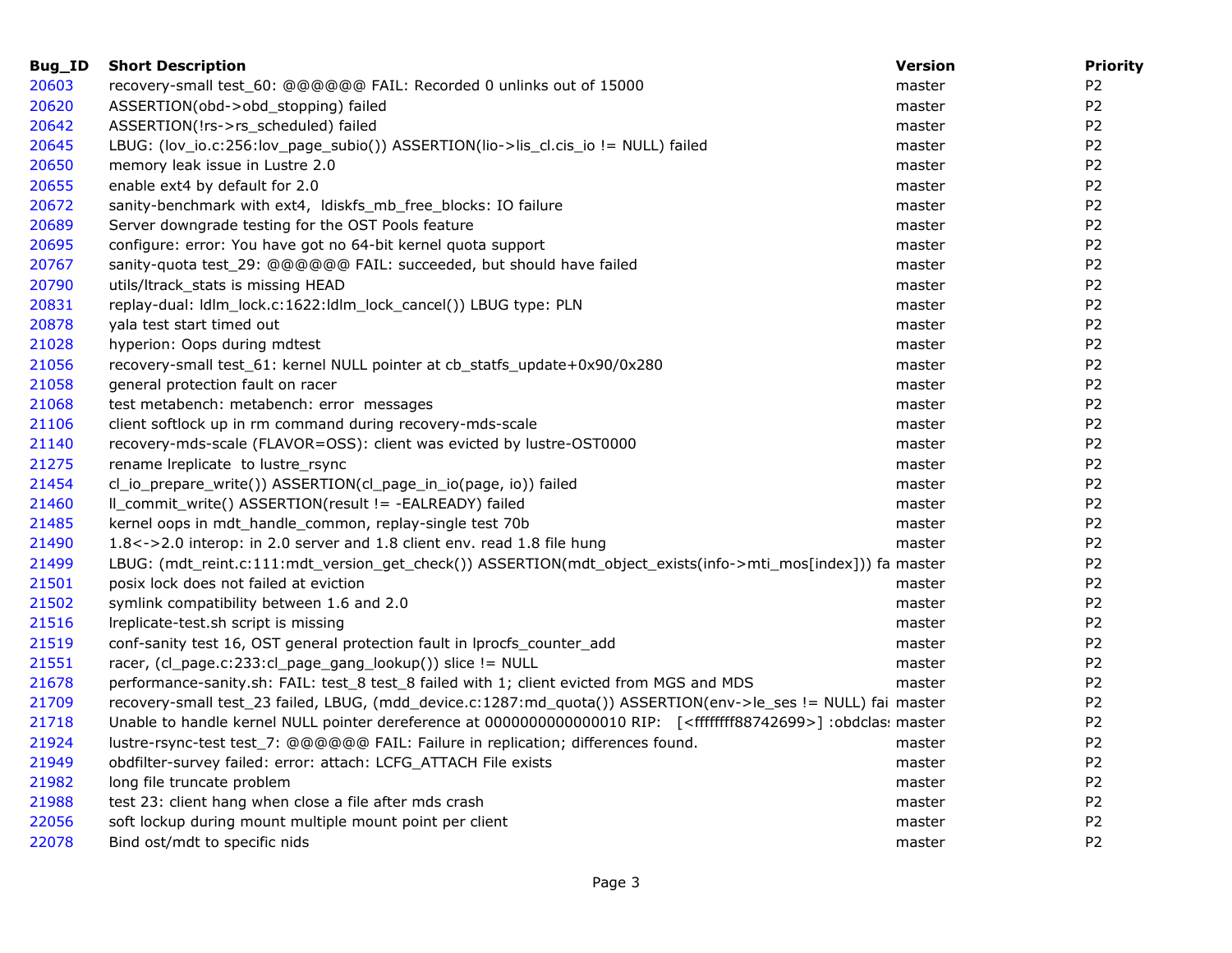| Bug_ID | <b>Short Description</b>                                                                                                    | <b>Version</b>       | <b>Priority</b> |
|--------|-----------------------------------------------------------------------------------------------------------------------------|----------------------|-----------------|
| 22147  | Fix a typo in echo client which causes echo client always sends INTENT dlm lock                                             | master               | P <sub>2</sub>  |
| 22244  | parallel_scale_nfsv4: ASSERTION(!cfs_in_interrupt ()) failed on MDS                                                         | master               | P <sub>2</sub>  |
| 22312  | write_bytes are missing in obdfilter stats                                                                                  | master               | P <sub>2</sub>  |
| 22342  | $do_{statahead_{ent}}( )$ ASSERTION(dchild == *dentryp) failed                                                              | master               | P <sub>2</sub>  |
| 22520  | parallel-scale timeout                                                                                                      | master               | P <sub>2</sub>  |
| 22615  | liblustre test_1: @@@@@@ FAIL: test_1 failed with 255                                                                       | master               | P <sub>2</sub>  |
| 22634  | fsfilt_ldiskfs:lustre_read_quota(): Unable to handle kernel NULL pointer dereference at 0000000000000068                    | master               | P <sub>2</sub>  |
| 22683  | CLIO performance                                                                                                            | master               | P <sub>2</sub>  |
| 22768  | LustreError: 4254:0:(client.c:1843:__ptlrpc_free_req()) ASSERTION(!request->rq_replay) failed: req ffff81030 master         |                      | P <sub>2</sub>  |
| 22864  | disable SOM by default for 2.0 release                                                                                      | master               | P <sub>2</sub>  |
| 23040  | Install lustre_rsync.8                                                                                                      | master               | P <sub>2</sub>  |
| 15962  | LustreError: 14169:0:(namei.c:773:Il_create_node()) ASSERTION(list_empty(&inode->i_dentry)) failed                          | multiple             | P <sub>2</sub>  |
| 22070  | conf-sanity test 20 hung at remounting 'ro' lustre on /mnt/lustre                                                           | multiple             | P <sub>2</sub>  |
| 22359  | LBUG: (filter.c:1942:filter_iobuf_get()) ASSERTION(thread_id < filter->fo_iobuf_count) failed                               | multiple             | P <sub>2</sub>  |
| 15390  | permission issue                                                                                                            | unspecified          | P <sub>2</sub>  |
| 20738  | FC11 support in Yala is needed                                                                                              | unspecified          | P <sub>2</sub>  |
| 22403  | Patchlesss client build fails for sles11 and fc11                                                                           | unspecified          | P <sub>2</sub>  |
| 22669  | sanityn test 16: 2500 iterations of dual-mount fsx: hangs                                                                   | unspecified          | P <sub>2</sub>  |
| 14906  | swab issues for remote_perm introduced when land "mixed_layout_req"                                                         | master               | P <sub>3</sub>  |
| 16164  | enable OBD_CONNECT_CKSUM in the MDS/OST connection                                                                          | master               | P <sub>3</sub>  |
| 18011  | CMD: replay-single test_80a: @@@@@@ FAIL: test_80a failed with 1                                                            | master               | P <sub>3</sub>  |
| 18854  | (mdd_lov.c:424:mdd_lov_create())                ASSERTION(eadata != NULL) failed                                            | master               | P <sub>3</sub>  |
| 18978  | MDS LBUG: LustreError: 3838:0:(cmm_object.c:979:cmr_version_set())                                                          | master               | P <sub>3</sub>  |
| 17834  | warning: deprecated usage of setstripe positional parameters. Use -c, -i, -s instead.                                       | 1.6.5                | P <sub>3</sub>  |
| 17927  | recovery-small test_59: @@@@@@ FAIL: read 0 blocks, must be 1                                                               | master               | P3              |
| 18554  | sanity-quota: FAIL: unable to write to /mnt/lustre/d0_runas_test as UID 60000.                                              | master               | P <sub>3</sub>  |
| 18861  | HEAD with intermixed platforms can not show the owner for normal users                                                      | master               | P <sub>3</sub>  |
| 20562  | increase LUSTRE_SEQ_META_WIDTH to keep FLD compact                                                                          | master               | P <sub>3</sub>  |
| 22614  | LBUG: Unable to handle kernel paging request in ___Idiskfs_journal_stop()                                                   | master               | P <sub>3</sub>  |
| 22079  | Moving definition of cfs_trace_buf_type_t conflicts with Darwin/Winnt definition                                            | master               | P <sub>3</sub>  |
| 22828  | Missing name normalization in some recent landings on master branch                                                         | master               | P <sub>3</sub>  |
| 18028  | -EINTR in client cp_ast + race with upcoming bl_ast leading to client eviction                                              | master               | P <sub>3</sub>  |
| 19044  | HEAD conf-sanity test_46 :(layout.c:1623:req_capsule_shrink()) LBUG                                                         | master               | P <sub>3</sub>  |
| 17083  | repay-single test_53g: ASSERTION(atomic_read(&d->ld_ref) == 0)                                                              | master               | P <sub>3</sub>  |
| 16102  | LNET Selftest results in Soft lockup on OSS CPU                                                                             | 1.6.5                | P3              |
| 17192  | $ASSERTION(obd->md_cntr_base == 0) failed$                                                                                  | 1.6.7                | P <sub>3</sub>  |
| 20131  | obdfilter-survey: LBUG (echo_client.c:939:cl_echo_object_put()) ASSERTION(&eco->eo_hdr == luh2coh(loh) 1.9.200 (2.0-alpha3) |                      | P <sub>3</sub>  |
| 20583  | metabench hang due to a dump on MDS                                                                                         | 1.9.200 (2.0-alpha3) | P <sub>3</sub>  |
| 13568  | remove 2.4 kernel checks lustre 1.8                                                                                         | b16                  | P <sub>3</sub>  |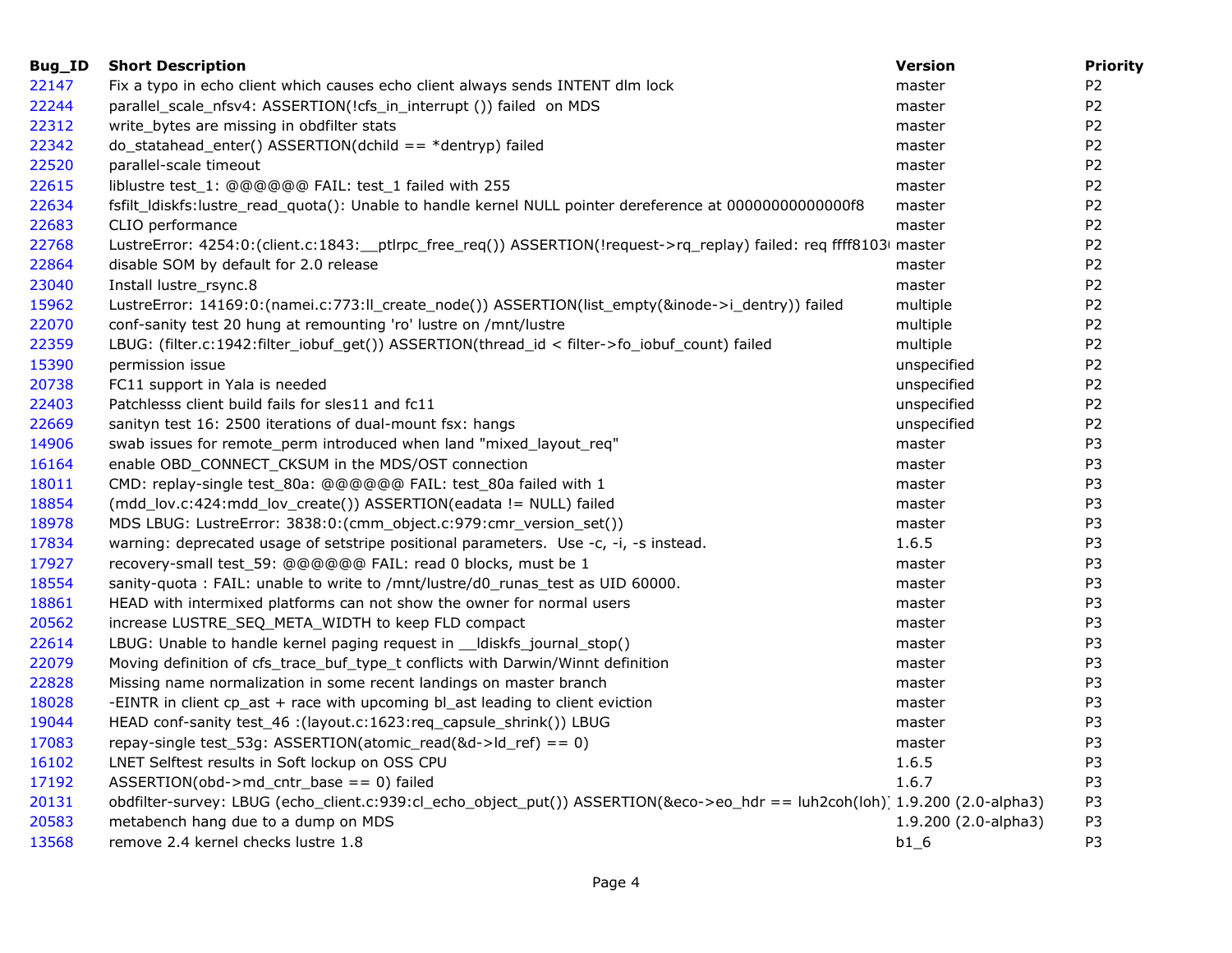| Bug_ID | <b>Short Description</b>                                                                                                | <b>Version</b> | <b>Priority</b> |
|--------|-------------------------------------------------------------------------------------------------------------------------|----------------|-----------------|
| 14576  | 2.6.22+ patchless support for HEAD                                                                                      | $b1_6$         | P <sub>3</sub>  |
| 16308  | conf-sanity test_32a :can not stop ost and mds                                                                          | $b1_6$         | P <sub>3</sub>  |
| 19142  | performance-sanity: client evition, enospc                                                                              | $b1_6$         | P <sub>3</sub>  |
| 20705  | typo in _debug_req()                                                                                                    | $b1_6$         | P <sub>3</sub>  |
| 11404  | LustreError: 5482:0:(lu_object.c:693:lu_device_fini()) ASSERTION(atomic_read(&d->ld_ref) == 0) failed                   | master         | P <sub>3</sub>  |
| 17711  | LustreError: 24866:0:(cl_io.c:766:cl_io_prepare_write()) ASSERTION(cl_page_in_io(page, io)) failed                      | master         | P <sub>3</sub>  |
| 18973  | LustreError: 27229:0:(lov_lock.c:1043:lov_closure_get()) ASSERTION(list_empty(&closure->clc_list))                      | master         | P <sub>3</sub>  |
| 20826  | parallel-scale test_write_append_truncate: @@@@@@ FAIL: write_append_truncate failed! 1                                 | master         | P <sub>3</sub>  |
| 18982  | (fid_handler.c:222:__seq_server_alloc_meta()) ASSERTION(in->lsr_end > space->lsr_start) failed                          | master         | P <sub>3</sub>  |
| 19016  | ASSERTION(ergo(cl_lock_nesting(lock) == CNL_TOP, cl_lock_nr_mutexed(env) == 1)) failed                                  | master         | P3              |
| 21636  | performance-sanity.sh: FAIL: test_8 test_8 failed with 1; client evicted due to a lock blocking callback time ou master |                | P <sub>3</sub>  |
| 16571  | MSG_DELAY_REPLAY in 1.8 conflicts with MSG_REQ_REPLAY_DONE in HEAD                                                      | master         | P <sub>3</sub>  |
| 19308  | sanity-quota test_14a: @@@@@@ FAIL: unexpected: user(quota_usr) write a file successfully!                              | master         | P3              |
| 21853  | Build problem with cfs_spin_lock_nested when CONFIG_DEBUG_LOCK_ALLOC=y                                                  | master         | P <sub>3</sub>  |
| 17664  | cl_object.c:258:cl_object_attr_set()) ASSERTION(spin_is_locked(cl_object_attr_guard(obj))) failed                       | master         | P3              |
| 18050  | LDLM_LOCK_PUT() is now used only for references acquired through *Idlm_handle2lock().                                   | master         | P <sub>3</sub>  |
| 18792  | lcommon_cl.c:1178:cl_inode_fini()) ASSERTION(atomic_read(&head->loh_ref) == 1) failed                                   | master         | P <sub>3</sub>  |
| 19188  | racer: LBUG: (cl_lock.c:287:cl_lock_put()) ASSERTION(list_empty(&lock->cll_linkage)) failed                             | master         | P <sub>3</sub>  |
| 15230  | replay-dual.sh test_12 (niobuf.c:321:ptlrpc_send_reply()) ASSERTION(rs != NULL) failed                                  | master         | P <sub>3</sub>  |
| 19264  | sanity-quota: multiple failures: FAIL: System is error when query quota for block (u:quota_usr)                         | master         | P <sub>3</sub>  |
| 19624  | sanity test_118b: @@@@@@ FAIL: Must return error due to dropped pages, rc=0                                             | master         | P <sub>3</sub>  |
| 21558  | replay-dual test_21b: @@@@@@ FAIL: Not all renames are replayed. COS=0                                                  | master         | P <sub>3</sub>  |
| 10747  | e2fsck can't verify HEAD filesystem                                                                                     | master         | P <sub>3</sub>  |
| 11826  | interoperability_server                                                                                                 | master         | P3              |
| 12052  | build problems in HEAD and SLES 10                                                                                      | master         | P <sub>3</sub>  |
| 12763  | disable uid in capa struct                                                                                              | master         | P3              |
| 12882  | put 1_6 proc values to new MD stack                                                                                     | master         | P <sub>3</sub>  |
| 12974  | replay-single, test_48 : Connection timeout                                                                             | master         | P <sub>3</sub>  |
| 13139  | Remove Portals Compatibility                                                                                            | master         | P3              |
| 13174  | acceptance-small daily testing on HEAD branch                                                                           | master         | P <sub>3</sub>  |
| 13201  | There are many compile warning and type error when compiles the HEAD branch.                                            | master         | P <sub>3</sub>  |
| 13222  | leak 4364                                                                                                               | master         | P <sub>3</sub>  |
| 13351  | filter adjust qunit! rc: -2                                                                                             | master         | P <sub>3</sub>  |
| 13377  | CMD small code cleanups                                                                                                 | master         | P <sub>3</sub>  |
| 13444  | precreation deadlock on OSS                                                                                             | master         | P <sub>3</sub>  |
| 13581  | som replay                                                                                                              | master         | P <sub>3</sub>  |
| 13642  | new sptlrpc configuration interface                                                                                     | master         | P <sub>3</sub>  |
| 13667  | performance issue of stock ARC4                                                                                         | master         | P3              |
| 13672  | sanity test 115 oops                                                                                                    | master         | P <sub>3</sub>  |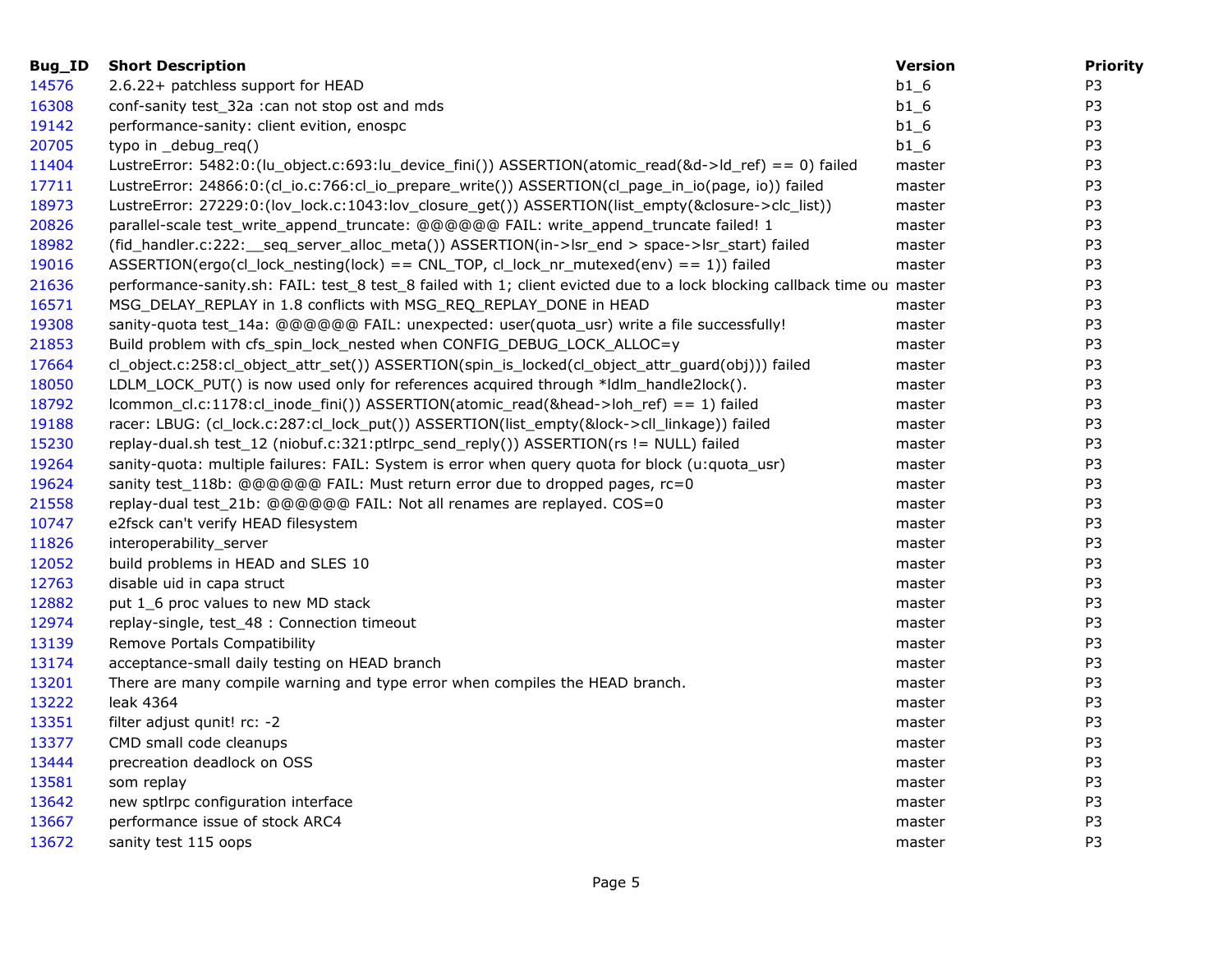| Bug_ID | <b>Short Description</b>                                                                                                                  | <b>Version</b> | <b>Priority</b> |
|--------|-------------------------------------------------------------------------------------------------------------------------------------------|----------------|-----------------|
| 13709  | conf-sanity test_22 hangs The mds_connect operation failed with -11                                                                       | master         | P <sub>3</sub>  |
| 13710  | conf sanity test_33 oops Assertion failure in journal_get_create_access() at fs/jbd/transaction.c:828: "handle master                     |                | P <sub>3</sub>  |
| 13719  | client and server both crash for accessing invalid address when umount a separated client with gss enabled (S master                      |                | P <sub>3</sub>  |
| 13739  | conf-sanity test_32b: **** FAIL: tunefs failed                                                                                            | master         | P <sub>3</sub>  |
| 13814  | unable to build patchless client on HEAD                                                                                                  | master         | P3              |
| 13815  | hash-based export handling                                                                                                                | master         | P <sub>3</sub>  |
| 13816  | trivial fixes from b1_6 to HEAD                                                                                                           | master         | P <sub>3</sub>  |
| 13818  | fsfilt changes from 1_6                                                                                                                   | master         | P <sub>3</sub>  |
| 13821  | llog fixes from 1_6                                                                                                                       | master         | P <sub>3</sub>  |
| 13873  | each client node have specific "lustre_root" keytab                                                                                       | master         | P3              |
| 13899  | support setuid with linux keyring                                                                                                         | master         | P <sub>3</sub>  |
| 13929  | GSS/Kerberos deployment tools                                                                                                             | master         | P <sub>3</sub>  |
| 13934  | kernel unaligned access in iam_ipd_alloc                                                                                                  | master         | P3              |
| 13997  | Ifs df doesn't shown mds uuid                                                                                                             | master         | P <sub>3</sub>  |
| 14001  | MDT_FAIL_CHECK doesn't work                                                                                                               | master         | P <sub>3</sub>  |
| 14064  | liblustre t14: get 0 files != $256$                                                                                                       | master         | P <sub>3</sub>  |
| 14132  | acceptor.c cleanup                                                                                                                        | master         | P <sub>3</sub>  |
| 14166  | CLIENT IO REWRITE relayering                                                                                                              | master         | P <sub>3</sub>  |
| 14230  | compile MDS as userspace application                                                                                                      | master         | P <sub>3</sub>  |
| 14482  | Add rhel5 support to HEAD (1.8)                                                                                                           | master         | P <sub>3</sub>  |
| 14523  | remove lustre_msg_v1 support                                                                                                              | master         | P <sub>3</sub>  |
| 14565  | make lustre-diagnostics more robust                                                                                                       | master         | P3              |
| 14629  | filter.c:2202:filter_grab_llog_for_group()) ASSERTION(nlog->group != group) failed                                                        | master         | P <sub>3</sub>  |
| 14731  | conf-sanity test_33: RIP <ffffffff886a8f7e>{:mds:__mds_lov_synchronize+3310} RSP <ffff810131185de8></ffff810131185de8></ffffffff886a8f7e> | master         | P3              |
| 14769  | replay-single not work correctly.                                                                                                         | master         | P3              |
| 14778  | Integrate DMU repository into Lustre build process                                                                                        | master         | P <sub>3</sub>  |
| 14849  | landing of 14149 slightly breaks GSS on HEAD                                                                                              | master         | P3              |
| 14884  | implement get_lastid at obdfilter in HEAD.                                                                                                | master         | P <sub>3</sub>  |
| 14908  | lu_context fixes                                                                                                                          | master         | P <sub>3</sub>  |
| 14910  | update lock on lookup for aged files                                                                                                      | master         | P <sub>3</sub>  |
| 14927  | Not correctly checked memory allocation result in lu_object_alloc()                                                                       | master         | P3              |
| 14948  | sanity test_31a kernel BUG at fs/inode.c:250!                                                                                             | master         | P <sub>3</sub>  |
| 14950  | patchless client build error on HEAD for sles10                                                                                           | master         | P3              |
| 14975  | New MDS does not support open lock cache                                                                                                  | master         | P <sub>3</sub>  |
| 14997  | target_pack_pool_reply() wrongly called in ptlrpc_send_reply()                                                                            | master         | P <sub>3</sub>  |
| 15025  | MDS sends bigger reply to CLOSE RPC than client expects                                                                                   | master         | P3              |
| 15150  | conf_sanity test 20+21 cause ASSERTION(ctxt->loc_imp)                                                                                     | master         | P <sub>3</sub>  |
| 15160  | several landings breaks GSS on HEAD                                                                                                       | master         | P <sub>3</sub>  |
| 15209  | wrong Iprocfs cleanup in mgs                                                                                                              | master         | P <sub>3</sub>  |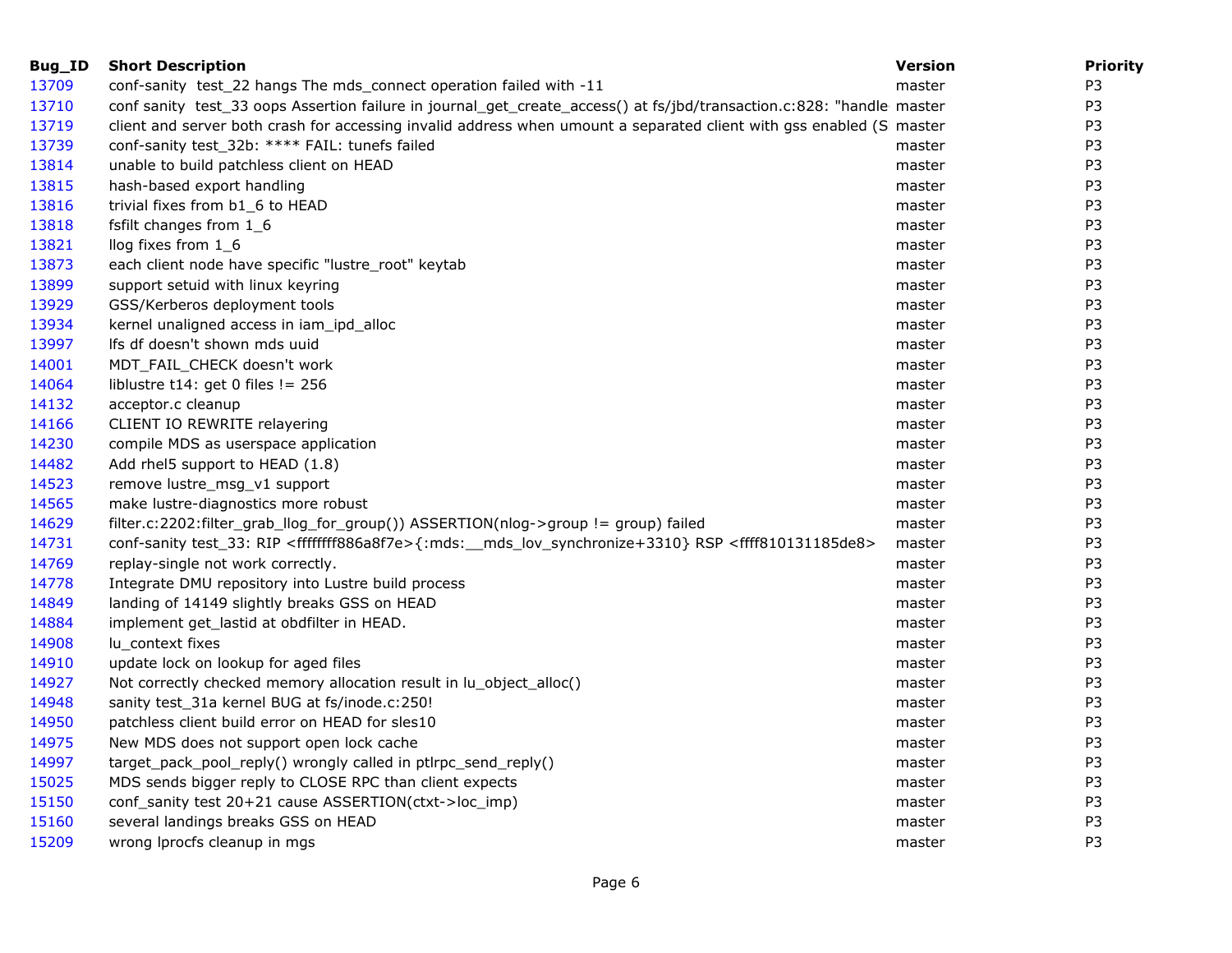| <b>Short Description</b>                                                               | <b>Version</b> | <b>Priority</b>                                                                                                                                                                                                                  |
|----------------------------------------------------------------------------------------|----------------|----------------------------------------------------------------------------------------------------------------------------------------------------------------------------------------------------------------------------------|
| move platform independed part of chksum into separate include                          | master         | P <sub>3</sub>                                                                                                                                                                                                                   |
| Fix flock support on HEAD                                                              | master         | P <sub>3</sub>                                                                                                                                                                                                                   |
| sanity-sec test_2: getfacl-noacl and misc subtests failed on RHEL5                     | master         | P <sub>3</sub>                                                                                                                                                                                                                   |
| sa perf head                                                                           | master         | P <sub>3</sub>                                                                                                                                                                                                                   |
| mds compilation patches for head                                                       | master         | P <sub>3</sub>                                                                                                                                                                                                                   |
| Changelogs                                                                             | master         | P <sub>3</sub>                                                                                                                                                                                                                   |
| utime() does not change atime & mtime when client side has clock behind of server side | master         | P <sub>3</sub>                                                                                                                                                                                                                   |
| HEAD build fail on rhel5/ia64                                                          | master         | P <sub>3</sub>                                                                                                                                                                                                                   |
| SANITY_SEC acc-sm defect                                                               | master         | P <sub>3</sub>                                                                                                                                                                                                                   |
| remove kp30.h                                                                          | master         | P <sub>3</sub>                                                                                                                                                                                                                   |
| compact fld format with extents                                                        | master         | P <sub>3</sub>                                                                                                                                                                                                                   |
| sanity-quota fails to initialize on HEAD                                               | master         | P <sub>3</sub>                                                                                                                                                                                                                   |
| move libcfs to top level lustre directory                                              | master         | P3                                                                                                                                                                                                                               |
| obdfilter-survey failed to setup echo-client                                           | master         | P <sub>3</sub>                                                                                                                                                                                                                   |
| make rpms fails on HEAD                                                                | master         | P <sub>3</sub>                                                                                                                                                                                                                   |
| reserve one more bit in sequence for IGIF                                              | master         | P <sub>3</sub>                                                                                                                                                                                                                   |
| optimize rpc packing layout in gss privacy mode                                        | master         | P <sub>3</sub>                                                                                                                                                                                                                   |
| support strong security of connection to MGS                                           | master         | P <sub>3</sub>                                                                                                                                                                                                                   |
| Liblustre support for new client rewrite                                               | master         | P <sub>3</sub>                                                                                                                                                                                                                   |
| (mdt_handler.c:2103:mdt_req_handle()) LBUG                                             | master         | P <sub>3</sub>                                                                                                                                                                                                                   |
| gss cross-realm authentication is broken                                               | master         | P <sub>3</sub>                                                                                                                                                                                                                   |
| sanity test 51b: mkdir(/mnt/lustre/d51b/t-64998) error: Too many links                 | master         | P <sub>3</sub>                                                                                                                                                                                                                   |
| missing set fed_group in filter_reconnect.                                             | master         | P <sub>3</sub>                                                                                                                                                                                                                   |
| fix security warning for liblustre                                                     | master         | P <sub>3</sub>                                                                                                                                                                                                                   |
| remove use of nr_free_buffer_pages                                                     | master         | P <sub>3</sub>                                                                                                                                                                                                                   |
| HEAD start_gss_daemons defect                                                          | master         | P <sub>3</sub>                                                                                                                                                                                                                   |
| LPROCFS_ENTRY/EXIT missing from HEAD                                                   | master         | P <sub>3</sub>                                                                                                                                                                                                                   |
|                                                                                        |                | P <sub>3</sub>                                                                                                                                                                                                                   |
| head fail to build                                                                     | master         | P <sub>3</sub>                                                                                                                                                                                                                   |
| conf-sanity test_20 FAIL: failed with 44                                               | master         | P <sub>3</sub>                                                                                                                                                                                                                   |
| VBR feature in HEAD                                                                    | master         | P <sub>3</sub>                                                                                                                                                                                                                   |
| Remove obsolete memory debugging code fom lvfs module                                  | master         | P <sub>3</sub>                                                                                                                                                                                                                   |
|                                                                                        |                | P <sub>3</sub>                                                                                                                                                                                                                   |
| tracking bug for smaller patches landed as part of CLIO landing.                       | master         | P <sub>3</sub>                                                                                                                                                                                                                   |
| implement fsync on mdt                                                                 | master         | P <sub>3</sub>                                                                                                                                                                                                                   |
| more error handle in mdt_getattr_name_lock()                                           | master         | P <sub>3</sub>                                                                                                                                                                                                                   |
| printk() in the portable code.                                                         | master         | P <sub>3</sub>                                                                                                                                                                                                                   |
| missing error checking in cmm_add_mdc().                                               | master         | P <sub>3</sub>                                                                                                                                                                                                                   |
| memory leak in osd_device_alloc()                                                      | master         | P <sub>3</sub>                                                                                                                                                                                                                   |
|                                                                                        |                | connecthathon: LBUG: LustreError: 19885:0:(file.c:247:II_md_close()) ASSERTION(IIi->IIi_open_fd_read_cour master<br>LustreError: 11365:0:(ldlm_lib.c:1301:resume_recovery_timer()) ASSERTION(!cfs_timer_is_armed(&obd->ob master |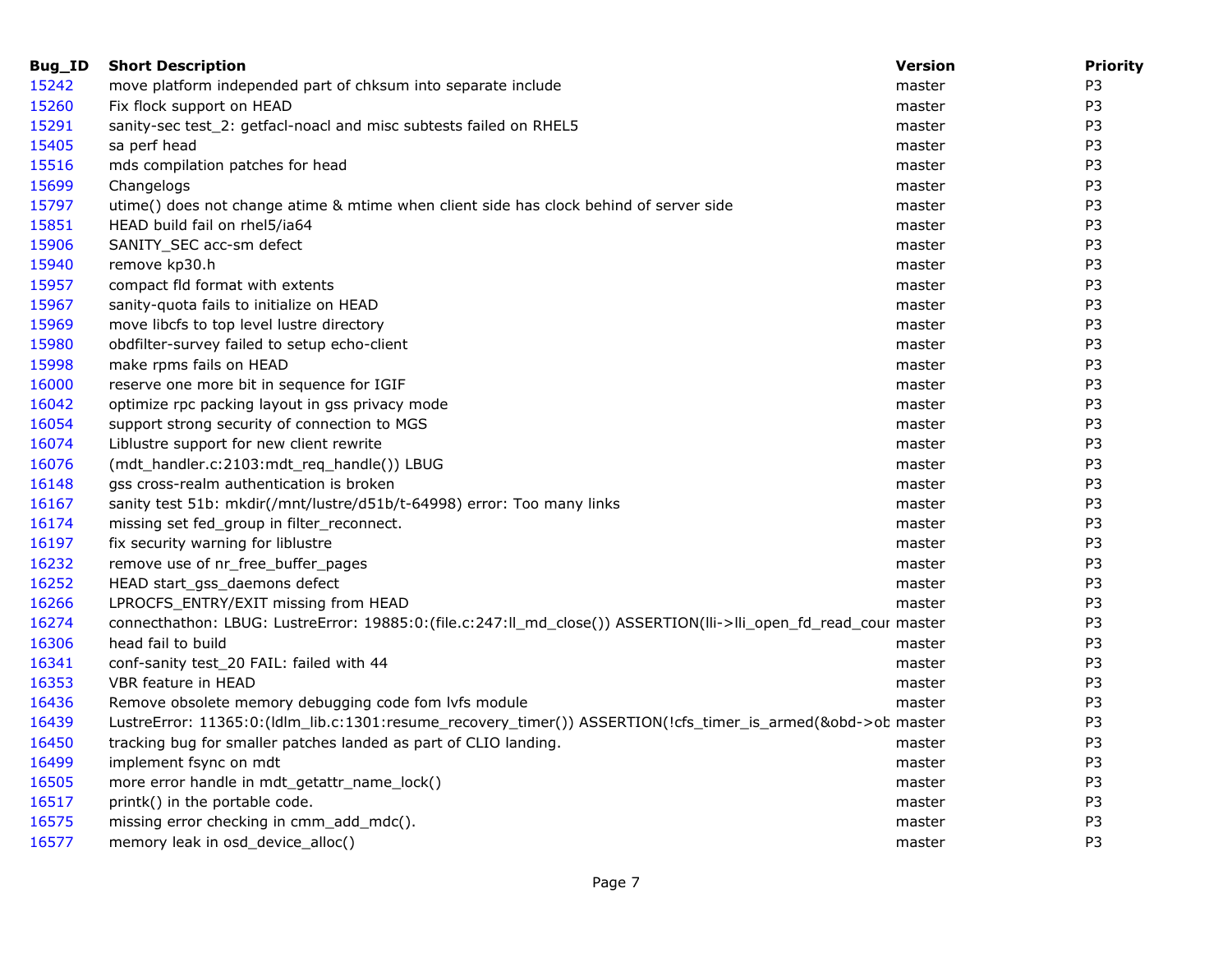| Bug_ID | <b>Short Description</b>                                                  | <b>Version</b> | <b>Priority</b> |
|--------|---------------------------------------------------------------------------|----------------|-----------------|
| 16614  | more error cleanup in mdt_init0()                                         | master         | P <sub>3</sub>  |
| 16620  | land b_head_libcfs                                                        | master         | P <sub>3</sub>  |
| 16621  | sanity-sec test_4 FAIL: setgroups (2)                                     | master         | P <sub>3</sub>  |
| 16639  | portals_utils.h uses linux includes in user space                         | master         | P3              |
| 16650  | improve krb5_login.sh to support automatic authentication                 | master         | P <sub>3</sub>  |
| 16671  | Il_nr_free_buffer_pages() is no longer used.                              | master         | P <sub>3</sub>  |
| 16704  | PDO locks are not saved for REP-ACK                                       | master         | P <sub>3</sub>  |
| 16727  | CMD fixes for "name" allocation policy                                    | master         | P <sub>3</sub>  |
| 16772  | Using get_uuid2int() in llite breaks cmd and does not work in all kernels | master         | P <sub>3</sub>  |
| 16788  | fix Iprocfs on HEAD branch                                                | master         | P3              |
| 16830  | using gssapi to protect bulk i/o                                          | master         | P <sub>3</sub>  |
| 16855  | Filesystem Replication / Backup                                           | master         | P <sub>3</sub>  |
| 16971  | HEAD enable gss build failure                                             | master         | P3              |
| 16986  | conf-sanity idr_remove called for id=181606 which is not allocated.       | master         | P3              |
| 16999  | potential race in receiving early replies                                 | master         | P <sub>3</sub>  |
| 17043  | mount.lustre: match both hostname and nid against mtab.                   | master         | P <sub>3</sub>  |
| 17103  | Rewrite ptlrpc_queue_wait() using sets                                    | master         | P <sub>3</sub>  |
| 17158  | fix exhaust_precreations fn for mdscount != $1$                           | master         | P3              |
| 17175  | conf-sanity test_35: @@@@@@ FAIL: test_35 failed with 7                   | master         | P <sub>3</sub>  |
| 17187  | Opening a file using the fid                                              | master         | P <sub>3</sub>  |
| 17193  | sanity-sec test_0: @@@@@@ FAIL: touch (3)                                 | master         | P <sub>3</sub>  |
| 17234  | CMD: tests sanity.sh 202* do not work in cmd mode                         | master         | P <sub>3</sub>  |
| 17235  | COS pre-landing bug                                                       | master         | P3              |
| 17240  | recovery-small: ASSERTION(inode->i_mode != 0) failed                      | master         | P <sub>3</sub>  |
| 17253  | conf-sanity failed to mount the mds                                       | master         | P <sub>3</sub>  |
| 17305  | root squash test                                                          | master         | P3              |
| 17403  | Create objects under correct directory on OST                             | master         | P3              |
| 17404  | HEAD MDS can not communicate to 1.8 OST properly                          | master         | P <sub>3</sub>  |
| 17405  | IAM dir mode for HEAD                                                     | master         | P <sub>3</sub>  |
| 17443  | recent changes broke sanity test 79.                                      | master         | P <sub>3</sub>  |
| 17461  | COS - performance degradation                                             | master         | P3              |
| 17466  | Crash and system hangup in replay-single.sh test_61d                      | master         | P <sub>3</sub>  |
| 17508  | ASSERTION(mci) failed                                                     | master         | P <sub>3</sub>  |
| 17510  | conf-sanity memory leak                                                   | master         | P <sub>3</sub>  |
| 17532  | local.sh fix for CMD with several mds nodes                               | master         | P3              |
| 17560  | readdir: Page-wide hash collision error on client                         | master         | P <sub>3</sub>  |
| 17617  | conf_sanity.sh test_45 failed with -EBUSY in HEAD                         | master         | P <sub>3</sub>  |
| 17633  | sanityN test_32a: @@@@@@ FAIL: wrong file size                            | master         | P <sub>3</sub>  |
| 17665  | clio WRITE messages during IOR run                                        | master         | P <sub>3</sub>  |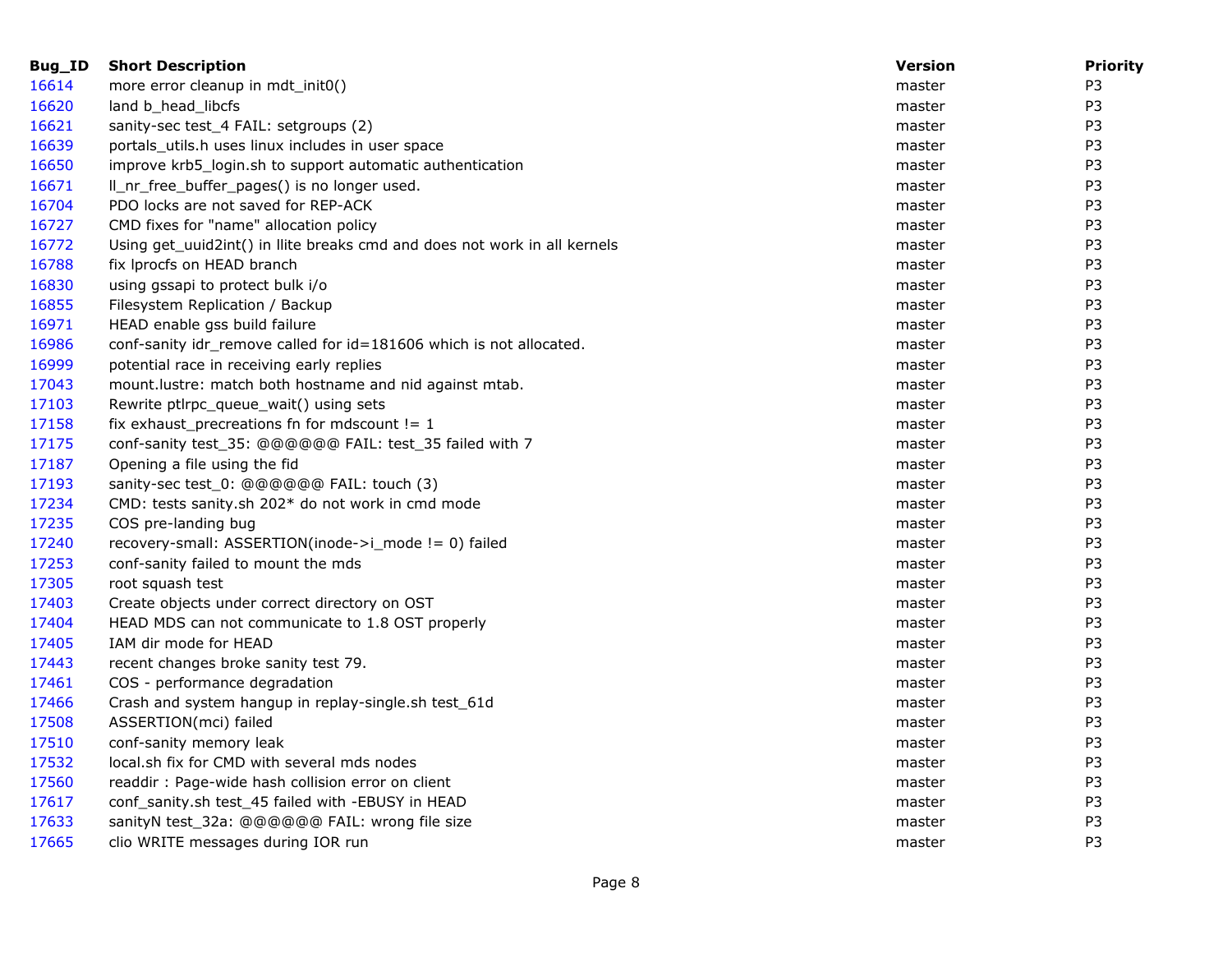| Bug_ID | <b>Short Description</b>                                                                           | <b>Version</b> | <b>Priority</b> |
|--------|----------------------------------------------------------------------------------------------------|----------------|-----------------|
| 17738  | Idlm_downgade_lock() does not delete old lock from Idlm pool                                       | master         | P <sub>3</sub>  |
| 17752  | CMD is broken in HEAD                                                                              | master         | P <sub>3</sub>  |
| 17781  | LBATS: HEAD build error: lustre-core.m4:762: error: m4_defn: undefined macro: _m4_divert_diversion | master         | P3              |
| 17785  | fix llo interface                                                                                  | master         | P <sub>3</sub>  |
| 17809  | mdd_orphans.c code breaks lock ordering.                                                           | master         | P <sub>3</sub>  |
| 17844  | class_config_llog_handler()) For 1.8 interoperability, set this index to '0'                       | master         | P <sub>3</sub>  |
| 17850  | found two "stats" in /proc/fs/lustre/mdt/lustre-MDT0000                                            | master         | P <sub>3</sub>  |
| 17867  | compile error: function body not available                                                         | master         | P <sub>3</sub>  |
| 17880  | Il_objects_destroy()) ASSERTION(eadata != NULL) failed                                             | master         | P <sub>3</sub>  |
| 17890  | conf-sanity test_38 failure                                                                        | master         | P <sub>3</sub>  |
| 17896  | Multiple changelog consumers support for changelogs                                                | master         | P <sub>3</sub>  |
| 17909  | sanity-sec timed out                                                                               | master         | P <sub>3</sub>  |
| 17916  | liblustre failed: Lustre mount failed: Permission denied                                           | master         | P <sub>3</sub>  |
| 17926  | iozone failed                                                                                      | master         | P <sub>3</sub>  |
| 17931  | conf-sanity test_33a timed out                                                                     | master         | P <sub>3</sub>  |
| 17935  | path lookup with CMD                                                                               | master         | P <sub>3</sub>  |
| 18040  | add II_glimpse_ioctl to HEAD                                                                       | master         | P <sub>3</sub>  |
| 18042  | Oops: 0000 [1] SMP RIP: {: ldiskfs: move_entries+479}                                              | master         | P3              |
| 18068  | replay-single test_1: @@@@@@ FAIL: test_1 failed with 1                                            | master         | P <sub>3</sub>  |
| 18096  | Memory leak in obdecho                                                                             | master         | P <sub>3</sub>  |
| 18099  | Ifs quota output format is not compatible between HEAD and b1_8                                    | master         | P <sub>3</sub>  |
| 18104  | liblustre sanity test 16 failed                                                                    | master         | P <sub>3</sub>  |
| 18108  | fid_pack() never packs                                                                             | master         | P <sub>3</sub>  |
| 18124  | sanity-sec.sh: line 53: sec_cleanup: command not found                                             | master         | P <sub>3</sub>  |
| 18147  | sanity test_57b: default LOV EAs are not stored inside large inodes                                | master         | P <sub>3</sub>  |
| 18165  | fix osd iterator mem leak                                                                          | master         | P <sub>3</sub>  |
| 18288  | HEAD: lloop.c : memory leak                                                                        | master         | P <sub>3</sub>  |
| 18293  | sanity-quota.sh: FAIL: test_23 (1) write failure, but expect success: 24576                        | master         | P <sub>3</sub>  |
| 18295  | bad utime mtime 1232274739 should be 100000                                                        | master         | P <sub>3</sub>  |
| 18337  | ASSERTION(cl_lock_nr_mutexed(env) == 0) failed                                                     | master         | P3              |
| 18369  | root squash cleanup                                                                                | master         | P <sub>3</sub>  |
| 18393  | mismatched flags in can_merge_pages()                                                              | master         | P <sub>3</sub>  |
| 18452  | $=$ test 65ia: getstripe on -1 default directory striping                                          | master         | P <sub>3</sub>  |
| 18471  | badly use Iprocfs in HEAD                                                                          | master         | P <sub>3</sub>  |
| 18493  | improve openfile.c output                                                                          | master         | P <sub>3</sub>  |
| 18498  | trace_get_console_buffer() calculates index incorrectly                                            | master         | P <sub>3</sub>  |
| 18499  | avoid slab pruning deadlocks by using GFP_NOFS                                                     | master         | P <sub>3</sub>  |
| 18504  | remove IAM patches from Idiskfs                                                                    | master         | P <sub>3</sub>  |
| 18525  | FID2path on lustre clients                                                                         | master         | P3              |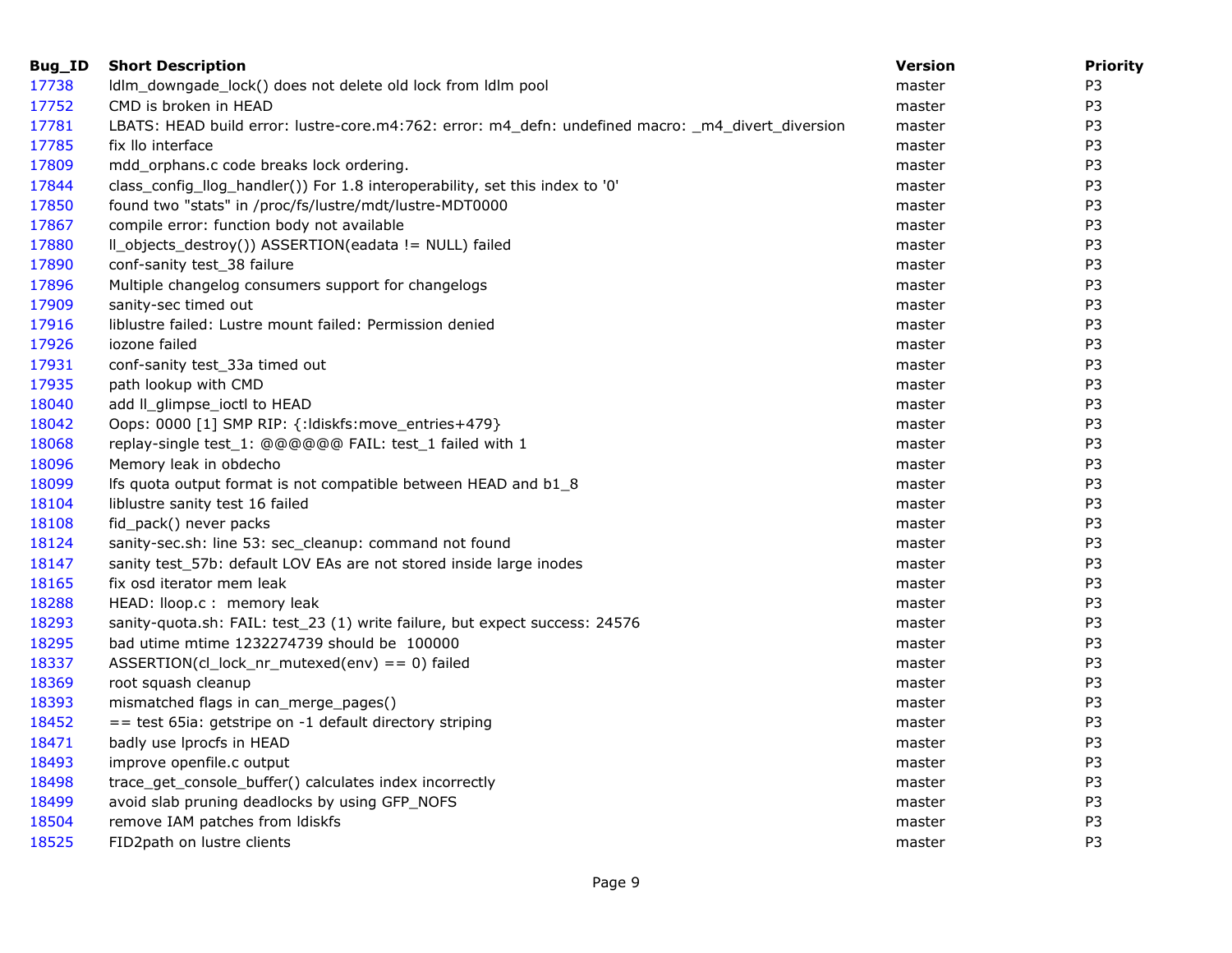| Bug_ID | <b>Short Description</b>                                                                                          | <b>Version</b> | <b>Priority</b> |
|--------|-------------------------------------------------------------------------------------------------------------------|----------------|-----------------|
| 18532  | possible memory leak in mdd_dot_lustre_setup() and create_dot_lustre_dir()                                        | master         | P <sub>3</sub>  |
| 18556  | replay-dual test_19 timed out                                                                                     | master         | P <sub>3</sub>  |
| 18560  | fix osc_page_protected() to handle lockless IO                                                                    | master         | P <sub>3</sub>  |
| 18561  | lu_ref dump                                                                                                       | master         | P <sub>3</sub>  |
| 18605  | bad assert in lov_r0                                                                                              | master         | P <sub>3</sub>  |
| 18609  | kernel panic in llcd_get() on OST in replay-single 61a                                                            | master         | P <sub>3</sub>  |
| 18643  | All RHEL5 Patchless Client builds fail on HEAD.                                                                   | master         | P <sub>3</sub>  |
| 18675  | conf-sanity test 41: failed to start MDT with "-o nomgs"                                                          | master         | P <sub>3</sub>  |
| 18676  | recovery-small test_60: FAIL: Changelog not empty: 30005 entries                                                  | master         | P <sub>3</sub>  |
| 18711  | kernel: LustreError: 987:0:(lu_object.c:1072:key_fini()) ASSERTION(atomic_read(&key->lct_used) > 1) failec master |                | P <sub>3</sub>  |
| 18721  | liblustre failed                                                                                                  | master         | P <sub>3</sub>  |
| 18790  | Build failure on HEAD, RHEL 5, PPC64 Client                                                                       | master         | P3              |
| 18796  | replay-single test_50: __ptlrpc_req_finished()) LBUG                                                              | master         | P <sub>3</sub>  |
| 18818  | mds_set_info_client misuse of RMF_SETINFO_KEY                                                                     | master         | P <sub>3</sub>  |
| 18829  | osc_lock.c:1408:osc_lock_cancel()) ASSERTION(dlmlock->l_readers == 0 && dlmlock->l_writers == 0) failed master    |                | P <sub>3</sub>  |
| 18850  | racer, BUG: soft lockup - CPU#0 stuck for 10s! [II_imp_inval:32389]                                               | master         | P <sub>3</sub>  |
| 18851  | replay-single 61b timed out                                                                                       | master         | P <sub>3</sub>  |
| 18855  | Compile error building v1_9_164 on Cray                                                                           | master         | P <sub>3</sub>  |
| 18863  | HEAD: sanity tests failed due to "Out of memory" in clinet                                                        | master         | P <sub>3</sub>  |
| 18867  | sanity test 77c was skipped on HEAD                                                                               | master         | P <sub>3</sub>  |
| 18881  | recovery-double-scale test_2 failed, can not stop client                                                          | master         | P <sub>3</sub>  |
| 18882  | Idiskfs_free_inode: bit already cleared for inode                                                                 | master         | P <sub>3</sub>  |
| 18884  | implement GROUP locks for CLIO code                                                                               | master         | P3              |
| 18901  | ASSERTION(m->mo_ops->moo_version_get) failed                                                                      | master         | P <sub>3</sub>  |
| 18994  | REPLAY_VBR is missing on HEAD                                                                                     | master         | P <sub>3</sub>  |
| 19051  | HEAD liblustre t50b : liblustre is about to shutdown                                                              | master         | P <sub>3</sub>  |
| 19053  | llapi_path2fid() for all object types                                                                             | master         | P <sub>3</sub>  |
| 19080  | ASSERTION(sublock->cll_state != CLS_FREEING) failed                                                               | master         | P <sub>3</sub>  |
| 19086  | replay-single FAIL: test_18 failed with 4                                                                         | master         | P <sub>3</sub>  |
| 19104  | liblustre: Assertion `info->clt_counters[i].ctc_nr_locks_locked == 0' failed                                      | master         | P <sub>3</sub>  |
| 19123  | test-framework.sh:get_mds_dir failed to find MDS index                                                            | master         | P <sub>3</sub>  |
| 19153  | access freed memory in "Ilu_lov_setstripe_ea_info()"                                                              | master         | P <sub>3</sub>  |
| 19154  | replay-single test_20b: @@@@@@ FAIL: after 2707848 > before 2701704                                               | master         | P <sub>3</sub>  |
| 19190  | replay-single: rm: cannot lstat `/mnt/lustre/f65b': No such file or directory                                     | master         | P3              |
| 19352  | LBUG: (cl_page.c:1253:cl_page_completion()) !(pg->cp_flags & CPF_READ_COMPLETED) ASSERTION(0) faile master        |                | P <sub>3</sub>  |
| 19385  | LBUG: (mdt_recovery.c:897:mdt_txn_stop_cb()) ASSERTION(req != NULL && req->rq_repmsg != NULL) faile master        |                | P <sub>3</sub>  |
| 19386  | Oops: RIP :ptlrpc:lustre_msg_get_opc+0x8/0xe0                                                                     | master         | P <sub>3</sub>  |
| 19389  | llapi_fid2path() introduces dependencies to lustre internal libs                                                  | master         | P3              |
| 19398  | BUG: soft lockup - CPU#13 stuck for 10s! [umount:16789]                                                           | master         | P <sub>3</sub>  |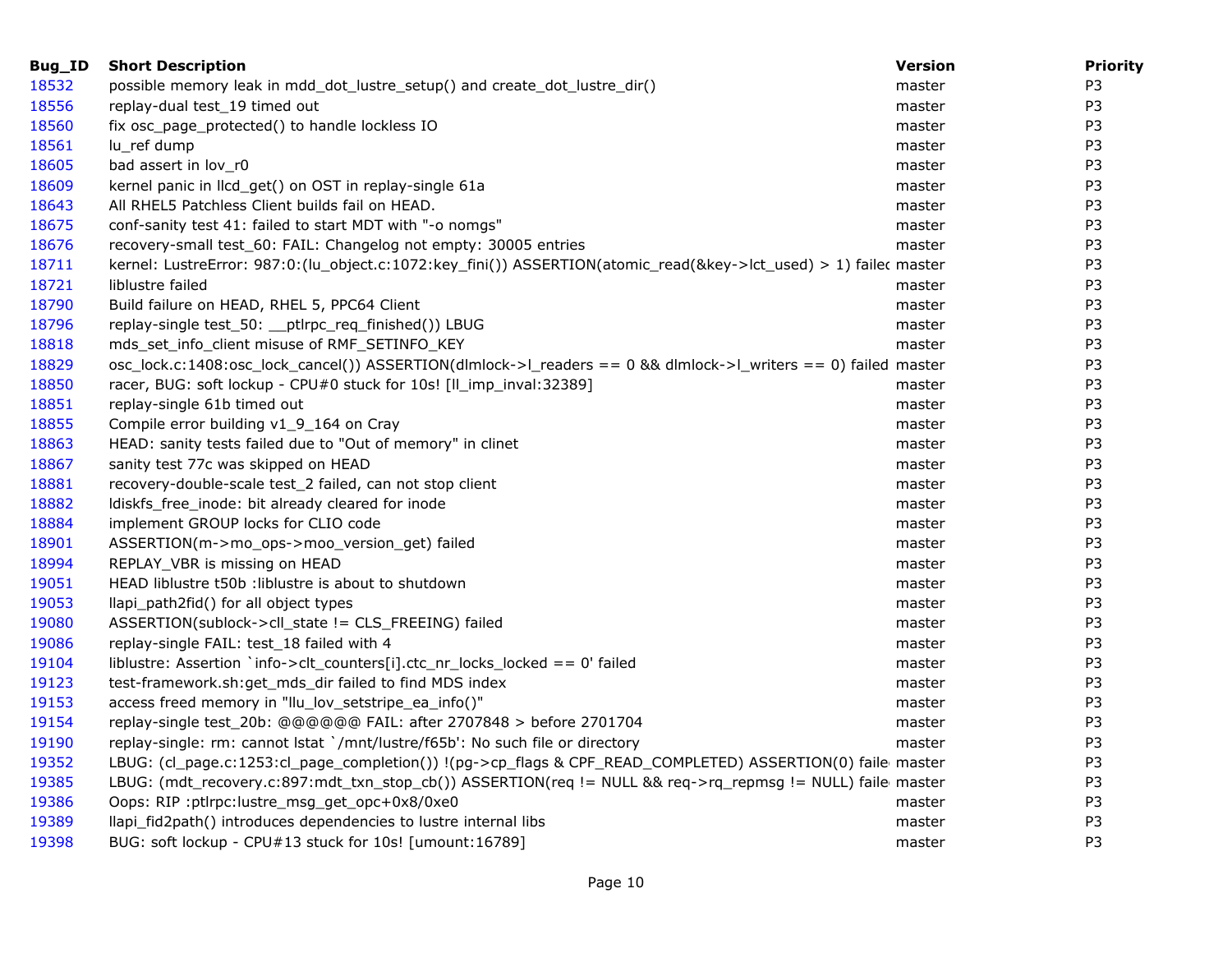| Bug_ID | <b>Short Description</b>                                                                                        | <b>Version</b> | <b>Priority</b> |
|--------|-----------------------------------------------------------------------------------------------------------------|----------------|-----------------|
| 19400  | sanity test_160: @@@@@@ FAIL: user index should be 6; is 1                                                      | master         | P <sub>3</sub>  |
| 19413  | sanity-gss: Error checking null of all2all: expect 20, actual 8                                                 | master         | P3              |
| 19426  | fid_pack incorrectly packing "short" FIDs                                                                       | master         | P3              |
| 19427  | Correct Imm_object_id on HEAD                                                                                   | master         | P <sub>3</sub>  |
| 19431  | sanity-sec test 5 and 6 were always skipped                                                                     | master         | P <sub>3</sub>  |
| 19447  | LBUG: (quota_context.c:1430:lqs_exit()) ASSERTION(atomic_read(&q->lqs_refcount) == 0) failed: Busy lqs f master |                | P <sub>3</sub>  |
| 19450  | sanity-quota test_18c hung                                                                                      | master         | P3              |
| 19479  | obdfilter-survey causes oops: :obdecho:echo_device_alloc+0x1368/0x1760                                          | master         | P <sub>3</sub>  |
| 19505  | Changelogs: SATTR not raised if CREATE not acknowledged                                                         | master         | P <sub>3</sub>  |
| 19527  | HEAD build is broken                                                                                            | master         | P <sub>3</sub>  |
| 19577  | sanity-quota failed in acc-sm test for HEAD                                                                     | master         | P <sub>3</sub>  |
| 19593  | memory leak in ptlrpc_init()                                                                                    | master         | P <sub>3</sub>  |
| 19669  | Store HSM flags on MDT and release                                                                              | master         | P <sub>3</sub>  |
| 19694  | LustreError: 8032:0:(md_object.h:636:mo_xattr_list()) ASSERTION(m->mo_ops->moo_xattr_list) failed               | master         | P3              |
| 19741  | HEAD build failed                                                                                               | master         | P <sub>3</sub>  |
| 19773  | FAIL: mdt-s : inodes count OLD (41) NEW (42)                                                                    | master         | P <sub>3</sub>  |
| 19784  | remove lu_env_init in mdt_fid2path                                                                              | master         | P <sub>3</sub>  |
| 19802  | sanity test_132: @@@@@@ FAIL: som is still disabled                                                             | master         | P <sub>3</sub>  |
| 19856  | HSM copytool API                                                                                                | master         | P <sub>3</sub>  |
| 19867  | quotacheck: invalid option -- 3                                                                                 | master         | P <sub>3</sub>  |
| 19899  | report "patchless_client" for clients on HEAD                                                                   | master         | P <sub>3</sub>  |
| 19908  | lustre get xattr bug                                                                                            | master         | P <sub>3</sub>  |
| 19994  | replay-single test_0c failed with 2                                                                             | master         | P <sub>3</sub>  |
| 20022  | fsx: checksum mismatch                                                                                          | master         | P <sub>3</sub>  |
| 20030  | add llapi command to return changelog entries as a struct                                                       | master         | P3              |
| 20040  | Ifs quotacheck hung                                                                                             | master         | P3              |
| 20072  | LBUG: (sec_bulk.c:381:enc_pools_insert()) ASSERTION(page_pools.epp_pools[cur_npools] == NULL) failed            | master         | P3              |
| 20084  | sanity-gss test 101 hung at df /mnt/lustre                                                                      | master         | P <sub>3</sub>  |
| 20198  | replay-single test_37: @@@@@@ FAIL: test_37 failed with 2                                                       | master         | P <sub>3</sub>  |
| 20339  | HEAD does not compile for ppc                                                                                   | master         | P <sub>3</sub>  |
| 20411  | Modify changelog to use LustreNetLink instead of seq_file                                                       | master         | P <sub>3</sub>  |
| 20498  | replay_single: test 70b: mds recovery, fail to cleanup                                                          | master         | P <sub>3</sub>  |
| 20505  | sanity test_163: @@@@@@ FAIL: InI send failed - Cray XT3                                                        | master         | P3              |
| 20521  | ost-pools test_3d: @@@@@@ FAIL: pool_add failed: pool1; lustre-OST[0-2/1]                                       | master         | P3              |
| 20591  | race on obd_device::md_stats                                                                                    | master         | P <sub>3</sub>  |
| 20653  | ost-pools test_1 failed due to no mds_HOST defined                                                              | master         | P <sub>3</sub>  |
| 20680  | replay-vbr test_0r: @@@@@@ FAIL: time not changed                                                               | master         | P <sub>3</sub>  |
| 20703  | trivial code cleanups on HEAD                                                                                   | master         | P3              |
| 20736  | ptlrpc: Unknown symbol cpu_online_map                                                                           | master         | P <sub>3</sub>  |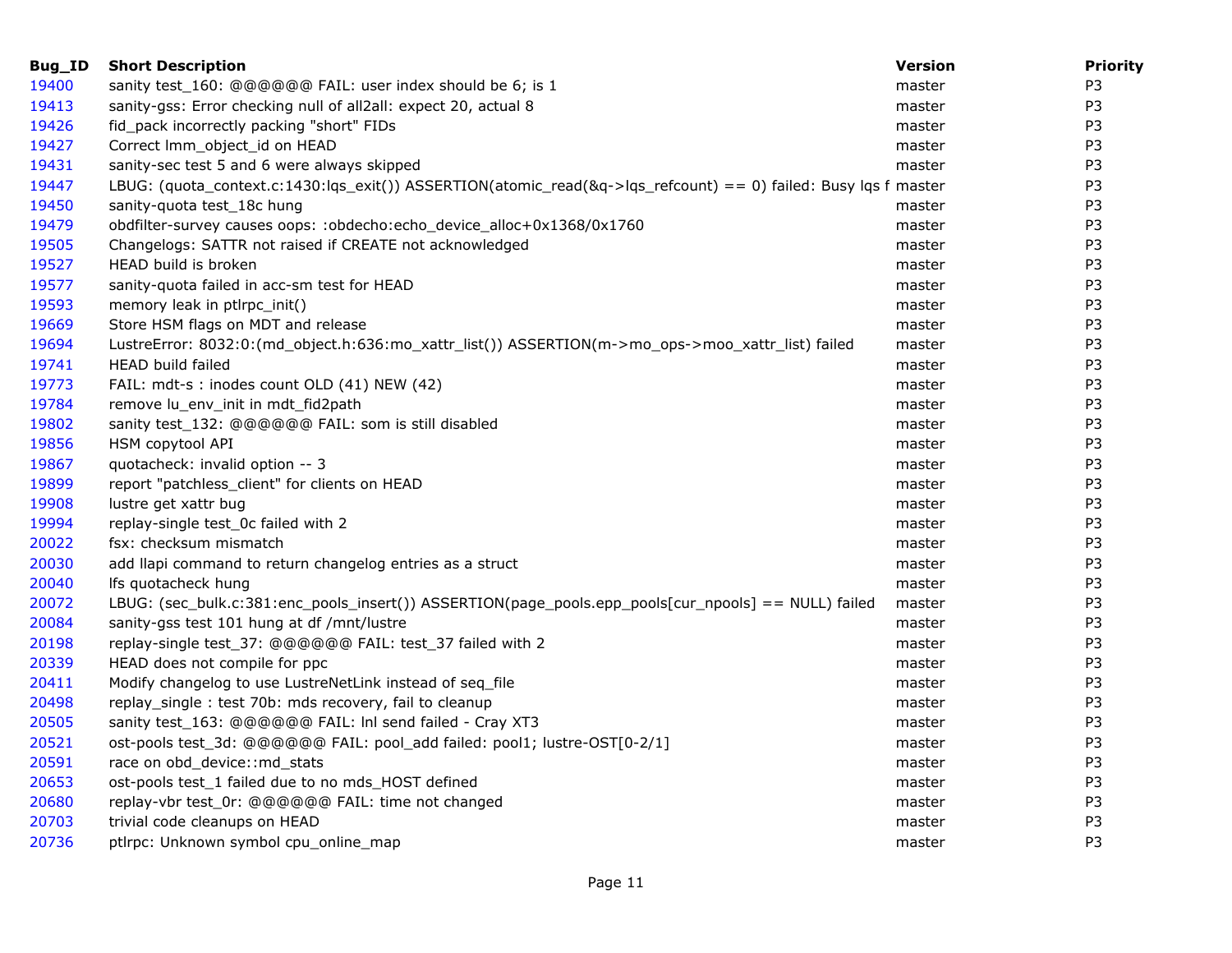| Bug_ID | <b>Short Description</b>                                                                        | <b>Version</b> | <b>Priority</b> |
|--------|-------------------------------------------------------------------------------------------------|----------------|-----------------|
| 20756  | filter_cancel_cookies_cb: no valid context for group 0                                          | master         | P <sub>3</sub>  |
| 20762  | sanity.sh: test_156 IN CACHE: before: 2072, after: 2075                                         | master         | P <sub>3</sub>  |
| 20766  | Add flags to ChangeLog UNLINK event                                                             | master         | P <sub>3</sub>  |
| 20771  | vulnerable snprintf usage in ptlrpcd_start()                                                    | master         | P <sub>3</sub>  |
| 20802  | LustreError: 6861:0:(class_obd.c:672:cleanup_obdclass()) obd_memory max: 18004774, leaked: 6296 | master         | P <sub>3</sub>  |
| 20811  | sanity_benchmark test is timed out after running for 7200 seconds                               | master         | P <sub>3</sub>  |
| 20814  | enable frame pointers in our kernels                                                            | master         | P <sub>3</sub>  |
| 20824  | sanityN test_16: @@@@@@ FAIL: test_16 failed with 120                                           | master         | P3              |
| 20887  | client is timed out during recovery with AT turned on                                           | master         | P <sub>3</sub>  |
| 20938  | HEAD build failure on SLES10                                                                    | master         | P <sub>3</sub>  |
| 20969  | Doxygen comments - ptlrpc module                                                                | master         | P <sub>3</sub>  |
| 20972  | Doxygen comments - mountconf module                                                             | master         | P3              |
| 20984  | sanity test_27o: @@@@@@ FAIL: mdt-s : inodes count OLD 236 NEW 236                              | master         | P <sub>3</sub>  |
| 21064  | runtests timed out                                                                              | master         | P <sub>3</sub>  |
| 21108  | insanity test 6: Sixth Failure Mode: OST/CLIENT: killed pdsh                                    | master         | P <sub>3</sub>  |
| 21128  | racer: BUG: unable to handle kernel paging request                                              | master         | P3              |
| 21243  | mdt_rec_XXX functions not tested in wirecheck.c                                                 | master         | P <sub>3</sub>  |
| 21399  | ./acceptance-small.sh: line 109: 5638 Segmentation fault                                        | master         | P <sub>3</sub>  |
| 21433  | sanity-quota test_3: @@@@@@ FAIL: write success, but expect EDQUOT                              | master         | P <sub>3</sub>  |
| 21544  | t-f does not init gss if started on already mounted lustre                                      | master         | P <sub>3</sub>  |
| 21613  | client out of memory in pios test                                                               | master         | P3              |
| 21738  | conf_sanity.sh: error: conf_param: No such device                                               | master         | P <sub>3</sub>  |
| 21879  | MDS Oopses in ptlrpc_dispatch_difficult_reply()/__list_add()                                    | master         | P3              |
| 21881  | mdt num threads tuning                                                                          | master         | P <sub>3</sub>  |
| 22129  | recovery_random_scale: failed                                                                   | master         | P <sub>3</sub>  |
| 22131  | ASSERTION(request->rq_repdata == NULL) failed                                                   | master         | P <sub>3</sub>  |
| 22161  | pdirops test and problems                                                                       | master         | P3              |
| 22168  | parallel-scale test_write_disjoint: Interrupted system call                                     | master         | P <sub>3</sub>  |
| 22261  | remove "old school" build                                                                       | master         | P <sub>3</sub>  |
| 22272  | sanity test 34f: @@@@@@ FAIL: /tmp/f34f not 48000 bytes                                         | master         | P <sub>3</sub>  |
| 22296  | recovery-double-scale test_2 failed, client was evicted                                         | master         | P3              |
| 22310  | Cannot get 1MB read RPCs                                                                        | master         | P <sub>3</sub>  |
| 22334  | swap the declarations for OBD_FAIL_MDS_READLINK_EPROTO and OBD_FAIL_MDS_OPEN_WAIT_CREATE        | master         | P <sub>3</sub>  |
| 22456  | Cleanup cruft in kernel_patches                                                                 | master         | P <sub>3</sub>  |
| 22505  | liblustre test_1: @@@@@@ FAIL: test_1 failed with 134                                           | master         | P <sub>3</sub>  |
| 22513  | a typo lock fix for ras_update                                                                  | master         | P <sub>3</sub>  |
| 22518  | client isn't evicted as expected in replay-vbr                                                  | master         | P <sub>3</sub>  |
| 22526  | num_possible_cpus() should be cfs_num_possible_cpus()                                           | master         | P <sub>3</sub>  |
| 22573  | sanity test 54c hangs                                                                           | master         | P <sub>3</sub>  |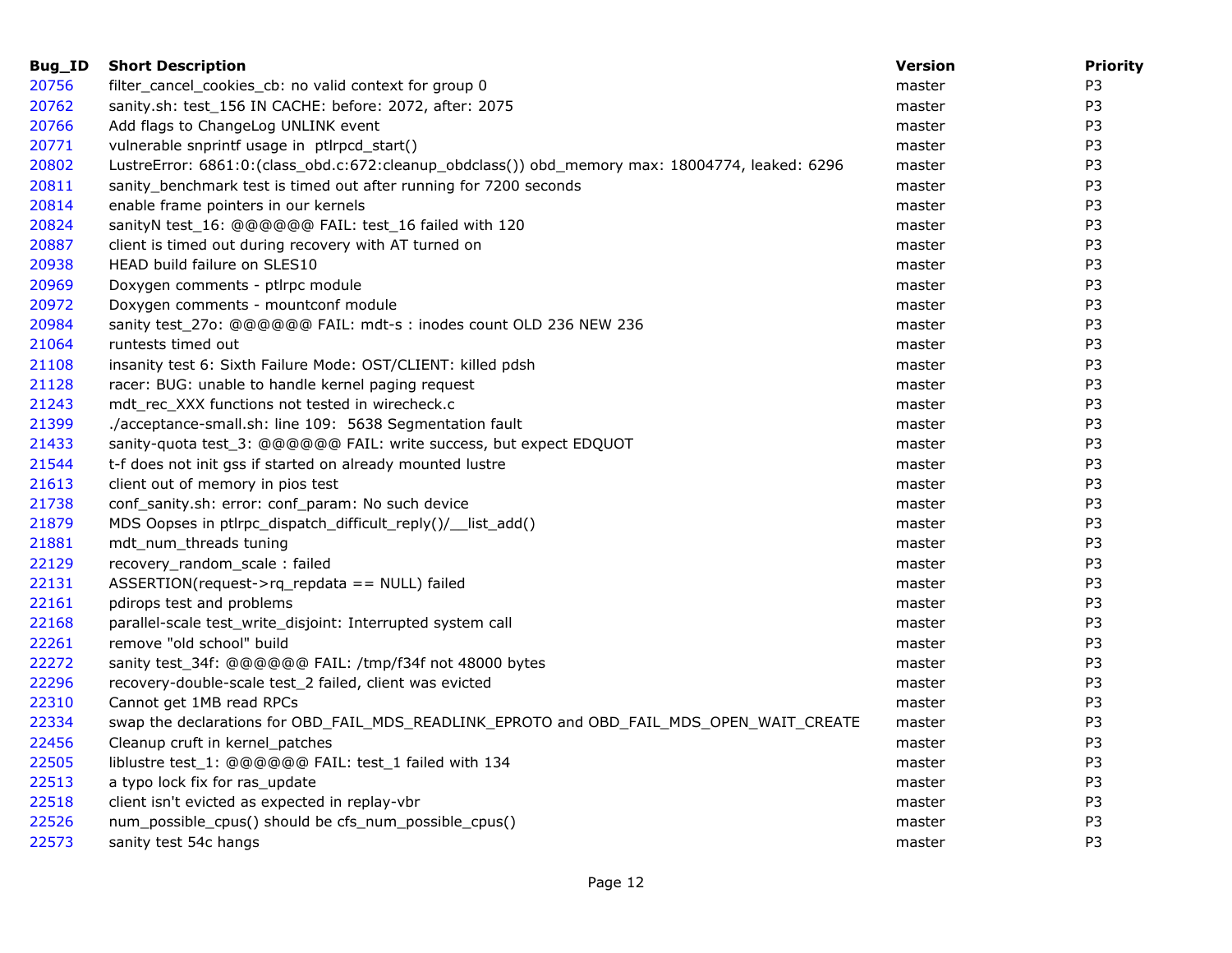| Bug_ID | <b>Short Description</b>                                                                                   | <b>Version</b> | <b>Priority</b> |
|--------|------------------------------------------------------------------------------------------------------------|----------------|-----------------|
| 22582  | fid2path shouldn't return leading /                                                                        | master         | P3              |
| 22598  | mds watchdog during simul                                                                                  | master         | P <sub>3</sub>  |
| 22625  | Fix libcfs_debug_file_path module option                                                                   | master         | P <sub>3</sub>  |
| 22671  | conf-sanity doesn't load modules                                                                           | master         | P3              |
| 22731  | LBUGs on server caused by misbehaving lock client                                                          | master         | P <sub>3</sub>  |
| 22827  | MDS hangs on ptlrpc_unregister_service() during umount                                                     | master         | P <sub>3</sub>  |
| 22830  | False interop warning at MDT mounting time                                                                 | master         | P3              |
| 22960  | mdsrate stats are incorrect                                                                                | master         | P <sub>3</sub>  |
| 23023  | wirecheck.c / newwiretest don't build                                                                      | master         | P3              |
| 19657  | pios: Segmentation fault                                                                                   | multiple       | P <sub>3</sub>  |
| 20492  | allow liverdev/liverfs to handle media errors better                                                       | multiple       | P <sub>3</sub>  |
| 20731  | 1.8<->2.0 interop: error: llapi_obd_statfs(): Inappropriate ioctl for device (-25)                         | multiple       | P3              |
| 22190  | Oops: RIP: obdfilter:filter_map_remote_to_local+0x1df/0x320                                                | multiple       | P <sub>3</sub>  |
| 22470  | Add header files to doxygen groups.                                                                        | multiple       | P <sub>3</sub>  |
| 16143  | IOR single-shared-file: ASSERTION(page_pools.epp_pools[cur_npools] == NULL)                                | unspecified    | P <sub>3</sub>  |
| 18019  | Wrong macro defination "RANDOM_FAIL_LOC" in lustre/obdclass/linux/linux-sysctl.c                           | unspecified    | P <sub>3</sub>  |
| 1028   | cache file size on MDS                                                                                     | unspecified    | P3              |
| 11832  | gss with linux keyrings                                                                                    | unspecified    | P3              |
| 11841  | gss fixes                                                                                                  | unspecified    | P <sub>3</sub>  |
| 11842  | security remote acl                                                                                        | unspecified    | P <sub>3</sub>  |
| 13058  | Porting quotas to HEAD                                                                                     | unspecified    | P <sub>3</sub>  |
| 13060  | b1_6 sync with HEAD tracking                                                                               | unspecified    | P <sub>3</sub>  |
| 14857  | Patchless client build cleanup                                                                             | unspecified    | P3              |
| 15348  | plot-sgpdd broken                                                                                          | unspecified    | P3              |
| 17584  | integrate kDMU with lustre build system                                                                    | unspecified    | P <sub>3</sub>  |
| 18263  | Update 'Removing on OST' procedure in the Lustre manual                                                    | unspecified    | P <sub>3</sub>  |
| 19847  | Update kernel to sles10 sp2 2.6.16.60-0.39.3.                                                              | unspecified    | P <sub>3</sub>  |
| 20038  | BUG: soft lockup - CPU#0 stuck for 10s! at osc_io_submit                                                   | unspecified    | P3              |
| 20057  | Autovetting and test-framework enhancements                                                                | unspecified    | P <sub>3</sub>  |
| 21962  | buffalo v2 results don't match buffalo v1                                                                  | unspecified    | P3              |
| 21984  | PIOS doesn't work with /dev/zvol/rdsk/* devices                                                            | unspecified    | P <sub>3</sub>  |
| 22075  | Buffalo v2 does not detect failure when Yala timesout                                                      | unspecified    | P <sub>3</sub>  |
| 22258  | Build related changes to support fc12 on LBAT                                                              | unspecified    | P <sub>3</sub>  |
| 22298  | buffalo report V2 did not detect the failures                                                              | unspecified    | P <sub>3</sub>  |
| 22895  | replay-vbr test 7c: create, {lost}, rename hang                                                            | unspecified    | P3              |
| 19430  | Permission denied while mounting Lustre client with "remote_client" option                                 | master         | P4              |
| 17660  | possible deadlock between &obd->obd_processing_task_lock and &export->exp_lock                             | master         | P4              |
| 19025  | recovery-small OOPS: [ <ffffffff88034387>] :jbd:journal_commit_transaction+0xc44/0x134d</ffffffff88034387> | master         | P4              |
| 14687  | Move /proc/{fs,sys}/{lustre,lnet} to /mntpt/.lustre                                                        | master         | P4              |